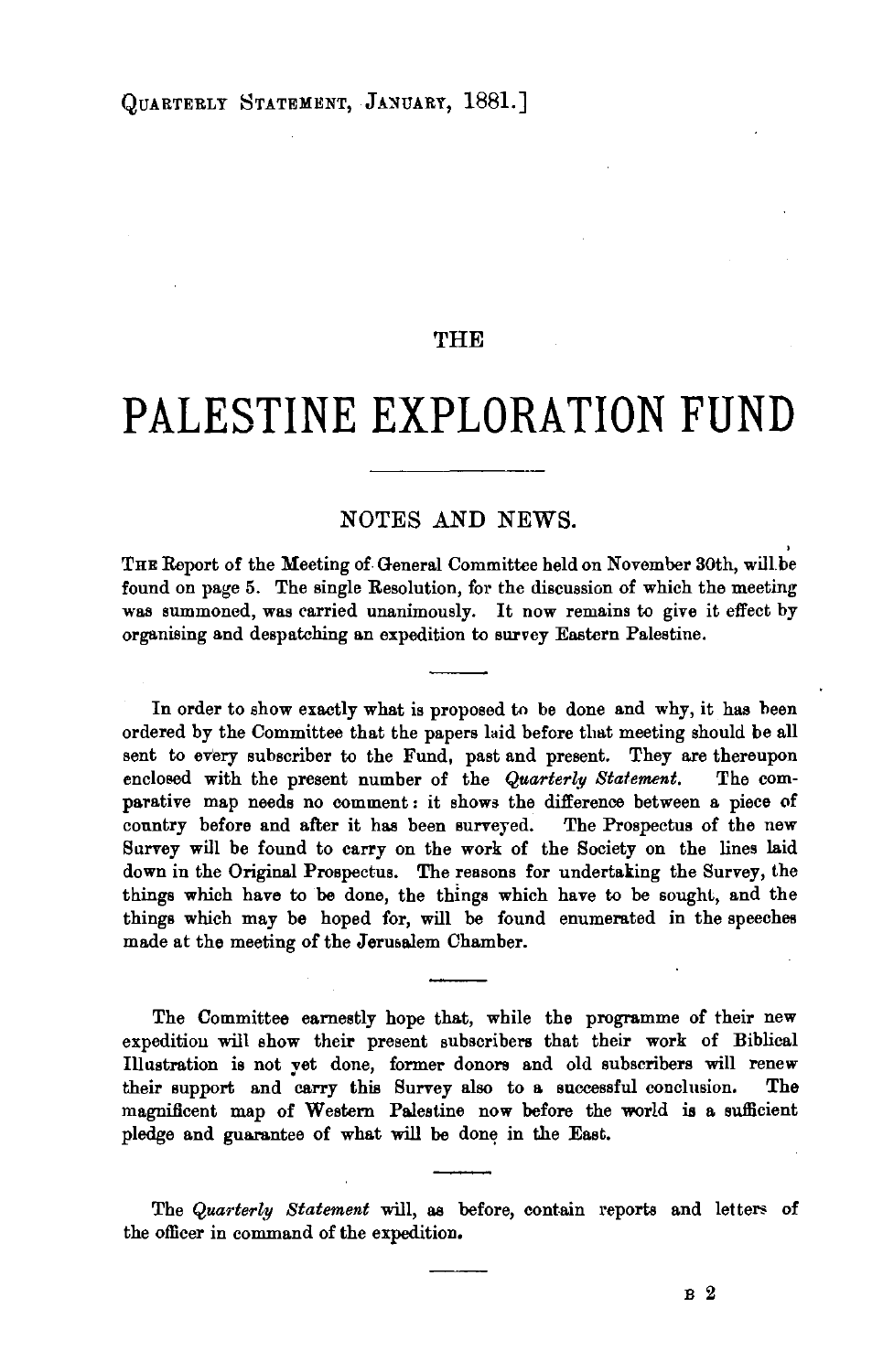## 2 NOTES AND NEWS.

The Committee have the pleasure of announcing that they have invited M. Clermont Ganneau, who will shortly become a resident in Palestine, to furnish them regularly with an account of everything that is discovered, attempted, or undertaken in archæological research in the Holy Land. M. Ganneau has accepted this invitation. His first letters will probably appear in the April number of this Journal.

Nothing more has yet been received from Jerusalem with regard to the Phœnician inscription found in the Pool of Siloam. M. Ganneau has made out that it consists of at least eight lines. He has also traced about thirty characters, all in the Phoonician character of the Moabite stone.

The drawings and plans for the first volume of the memoirs are now completed. It may be looked for about the end of January. There will be, it is hoped, no such delays in bringing out the other volumes. That of the name lists will be published at the same time, or very shortly, after the first volume of the memoirs. It will be followed most probably, by Colonel Warren's volume on Jerusalem research.

We have received a very interesting and valuable number of the Zeitschrift of the German Palestine Exploration Society. A summary of this number will be published in April.

The appearance of Mr. Oliphant's book on the "Land of Gilead" is happily timed for those whose attention will now be turned to the land east of the Jordan. If anything were needed to show, more clearly than the Prospectus and the Report of the Meeting have shown, the necessity for our Survey, a perusal of this volume would furnish the last argument. Everywhere we read of bad maps, unknown districts, places where no European has ever been, ruins which have never been examined, strange people, and wild traditions. The " Land of Gilead," illustrates the remark made by the Dean of Westminster at the late meeting, that East of the Jordan lies a land of mystery.

Another event of the quarter is the appearance of Colonel Warren's new book on "Jerusalem Topography." It is already well known that the author holds views on the subject diametrically opposed to those advocated by Mr. James Fergusson in his " lemples of the Jews," and other books on the same subject. The new work is essentially controversial, and as such, will be found a valuable addition to the literature on the sacred sites.

The Rev. H D. Rawnsley writes as follows: - "May I call your attention, and the attention of all interested in your work to the very great need that still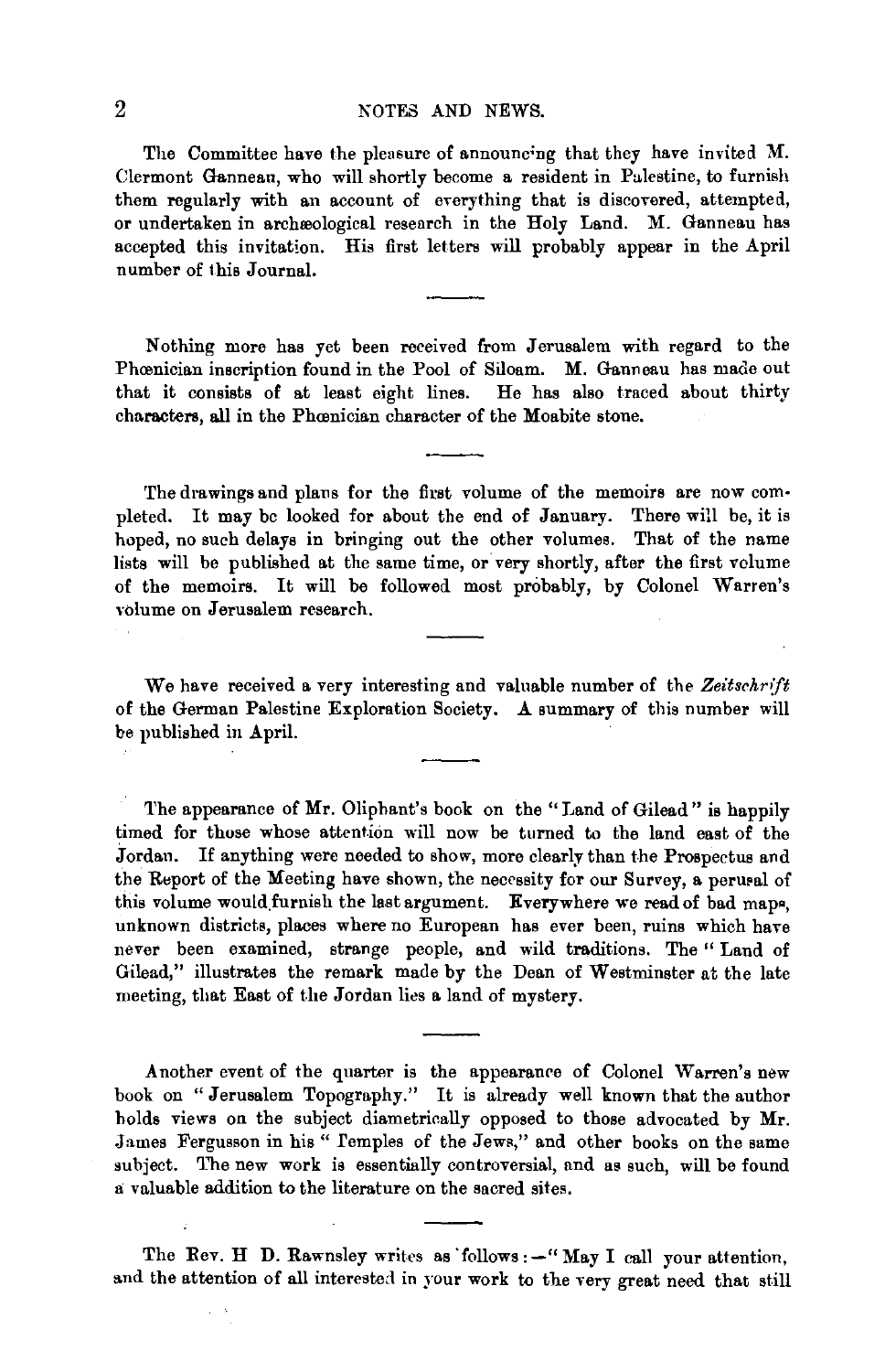remains unsatisfied, so far as I know, of some authorised list of (1) objects to be sought for; (2) places to be identified; (3) observations to be made; (4) questions to be asked; (5) names to be inquired into, which could be obtainable either at your office, or at the consulates of Cairo, Beirout, and Jerusalem by any or all travellers in the Holy Land. Such a list would of course be varied from year to year, and if with it, these instructions could be given for the taking of temperatures, altitudes, levels, preparation of squeezes, rubbings, plants, and geological specimens for examination at home, the chart or list would be of the greatest service to the amateur but willing agents for such work that each year send out to the East."

The above valuable suggestion will be acted upon as speedily as possible. Such a list with such instructions will be prepared as soon as possible, perhaps in readiness for the spring travellers in Palestine, who are hereby invited to apply for it at the office of the Fund. CoL Warren will superintend it.

The second issue of the Great Map is exhausted. The third is being prepared as rapidly as possible.

The promised pamphlet "On Some of the Biblical Gains from the Survey " is published with this number of the *Quarterly Statement*.

Mr. Saunders' "Introduction to the New Survey" will be ready in a few weeks.

The Committee are most anxious that the Map should have as wide a circu· lation as possible. The Subscribers to the Fund may greatly assist them by advising the Map to be ordered for public libraries, school and college libraries and institutions.

It is also greatly desired that *all* those whose contributions have enabled this great work to be completed, may have an opportunity of seeing it. Arrange· ments have been made with the Rev. James King, of Berwick, for explaining and lecturing on the Map and its uses, during the winter. The Rev. Henry Geary is also ready to give one evening in every week to the Society, provided he be not invited to go too far from London.

The Reduced Map of Modern Western Palestine is promised by the engravers for February; it will be rapidly followed by the two ancient maps, already announced, on the same scale. A book has been opened at the office of the Society for the entry of names. The price is not yet fixed, but it will be as low as possible for subscribers.

The Cheap Edition of "Tent Work in Palestine," has been published by :Messrs. Bentley and Son. All the small illustrations which were in the Library